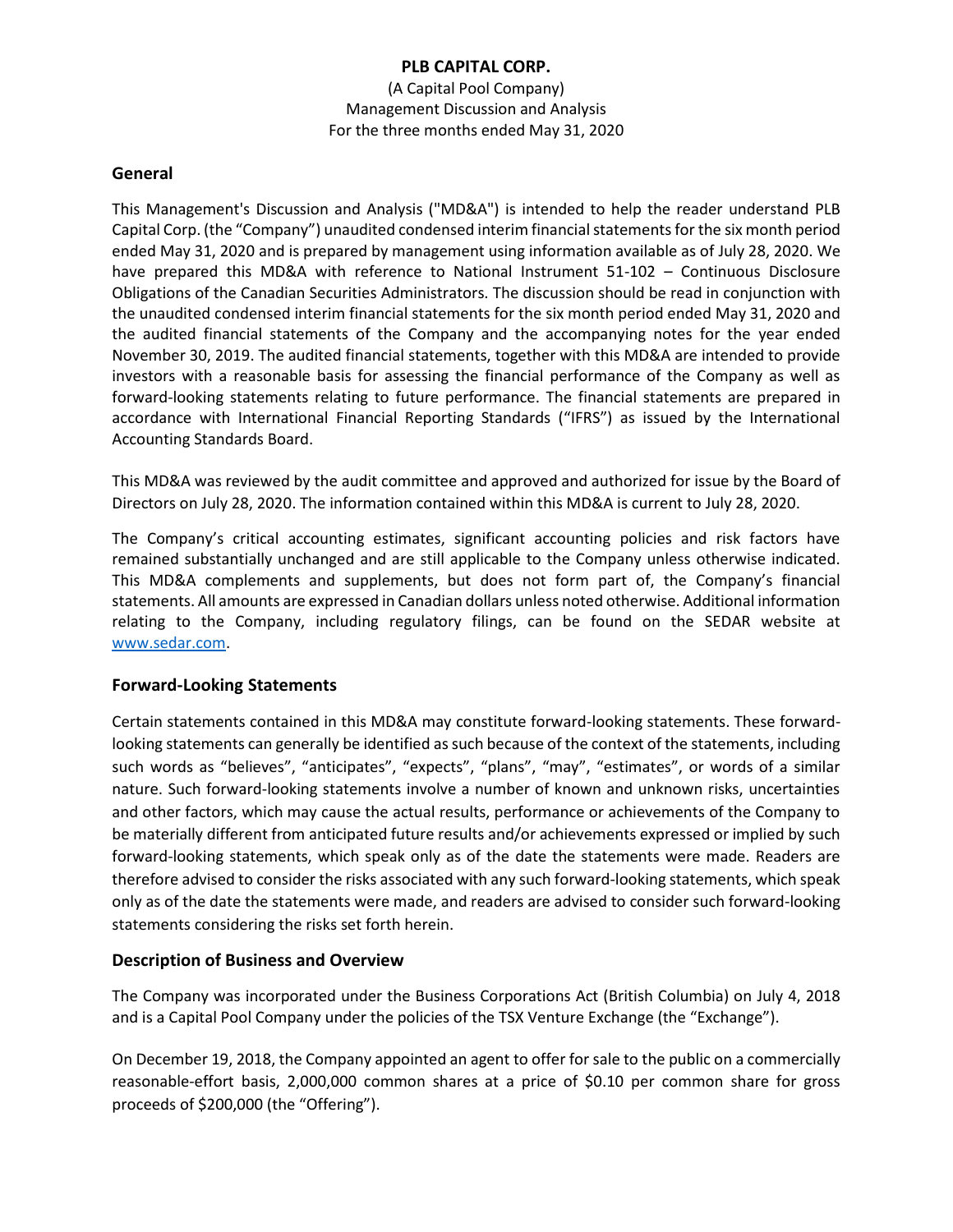#### (A Capital Pool Company) Management Discussion and Analysis For the three months ended May 31, 2020

On March 14, 2019, the Company closed the Offering. As a result of this issuance, the Company has 4,000,000 shares issued and outstanding, of which 2,000,000 shares have been placed in escrow. The Company is listed on the Exchange under the trading symbol "PLB.P".

The principal business of the Company is the identification and evaluation of assets or businesses with a view to completing a "Qualifying Transaction" as it is defined in the policies of the Exchange. The Company is in the process of identifying potential acquisitions. There is no assurance that the Company will identify and complete a Qualifying Transaction within the time period described by the policies of the Exchange. Moreover, even if a potential Qualifying Transaction is identified by the Company, it may not meet the requirements of the Exchange.

On April 27, 2020 the Company announced that it has entered into a binding letter of intent dated April 23, 2020 with Kainantu Resources Limited ("KRL") whereby the Company will acquire all of the issued and outstanding securities of KRL by way of a share exchange, amalgamation or such other form of business combination as the parties may determine.

On June 16, 2020, the Company entered into a definitive share exchange agreement with KRL and its securityholders in respect of the Qualifying Transaction.

The head office, principal and registered address and records office of the Company are located at Suite 2080, 777 Hornby Street, Vancouver, British Columbia, V5Z 1S4.

To date, the Company has not generated revenues. Continued operations of the Company are dependent on the receipt of related party debt or equity financing on terms which are acceptable to the Company.

### **SUMMARY OF FINANCIAL RESULTS**

### *Results for year three month period ended February 29, 2020*

For the three month period ended May 3129, 2020, the Company recorded a net loss of \$16,909 (Three month period ended May 31, 2019 - \$60,043). The decrease in the net loss of \$43,134 is mainly due to the following changes:

- Legal fees decreased to zero from \$12,125 in the same period in the prior year due to activity related to the Company completing its prospectus and IPO.
- Share-based compensation decreased by \$29,800 to zero as there were no options issued in the period.
- Audit and accounting fees increased to \$6,750 from the prior period of \$nil due to the fees for the year end.
- Consulting fees decreased to zero from \$6,000 due to no consulting activity in the period.
- Transfer and filing fees decreased \$1,003 from \$11,100 to \$10,097 and lower activity in the period.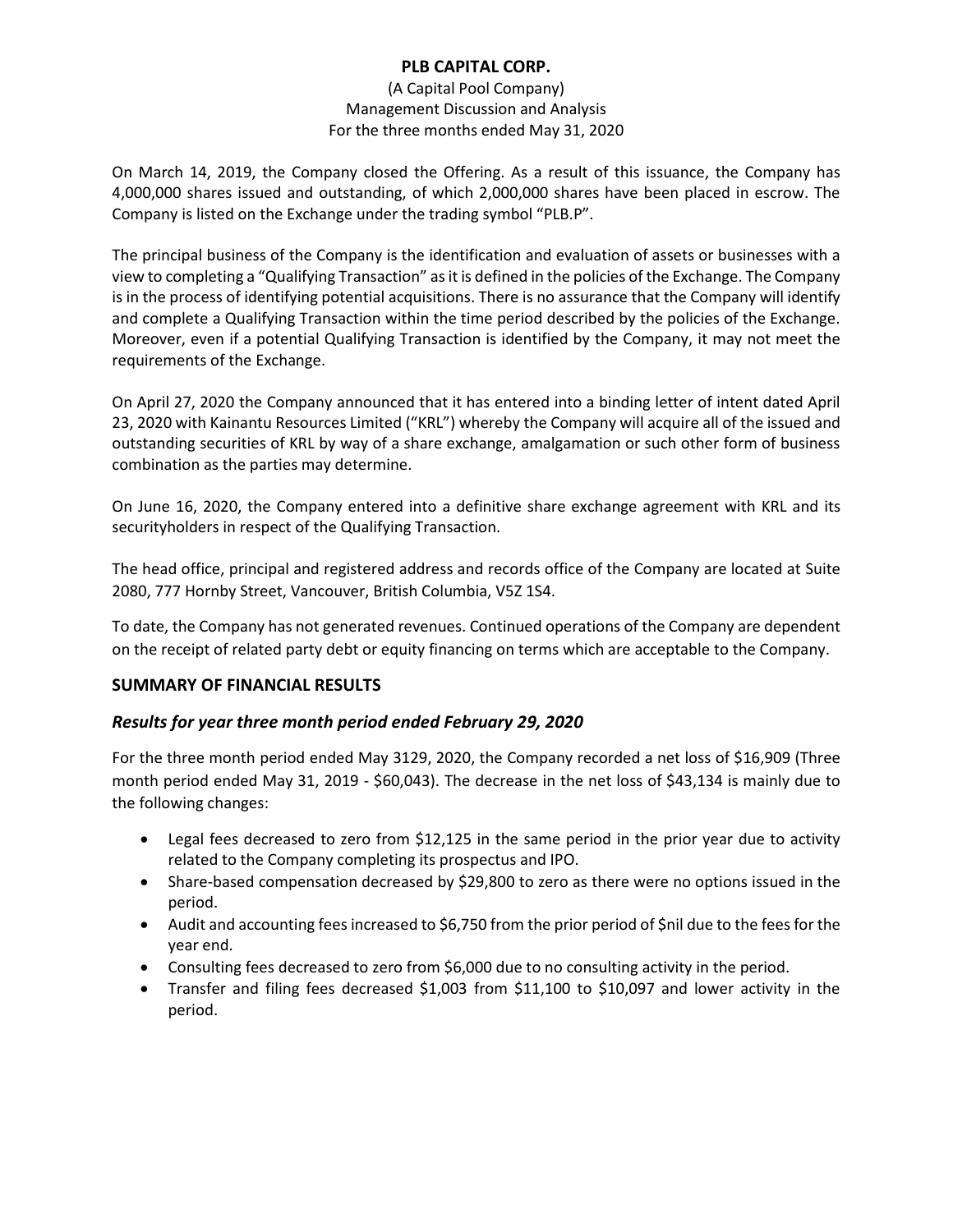#### (A Capital Pool Company) Management Discussion and Analysis For the three months ended May 31, 2020

#### **Operating Results, Financial Condition and Liquidity**

|                              | Three months ended |              | Three months ended |                   | Three months ended |              |
|------------------------------|--------------------|--------------|--------------------|-------------------|--------------------|--------------|
|                              |                    | May 31, 2020 |                    | February 29, 2019 |                    | May 31, 2019 |
| <b>Total Revenue</b>         |                    | Nil          |                    | Nil               |                    | Nil          |
| (Loss) Income for the Period |                    | (16,909)     |                    | (5,218)           |                    | (60, 043)    |
| <b>Total Assets</b>          |                    | 181,555      |                    | 203,646           |                    | 212,534      |
| <b>Total Liabilities</b>     |                    | 278          |                    | 5,460             |                    | 6,300        |

#### **Financial Condition**

At May 31, 2020, the Company had current assets of \$181,555 (May 31, 2019 - \$212,534). Current liabilities were \$278 (May 31, 2019 - \$6,300).

#### **Selected Quarterly Information**

|                          | Quarter ended | Quarter ended     | Quarter ended     | Quarter ended   |  |
|--------------------------|---------------|-------------------|-------------------|-----------------|--|
|                          | May 31, 2020  | February 29, 2019 | November 30, 2019 | August 31, 2019 |  |
|                          |               |                   |                   |                 |  |
| Total Revenue            | Nil           | Nil               | Nil               | Nil             |  |
| Net (Loss) Income        | (16,909)      | (5,218)           | 9,087             | (4,046)         |  |
| (Loss) Income per Share  | (0.01)        | (0.00)            | 0.00              | (0.00)          |  |
| <b>Total Assets</b>      | 181,555       | 203,646           | 203,404           | 203,895         |  |
| <b>Total Liabilities</b> | 278           | 5,460             | Nil               | 1,707           |  |
|                          |               |                   |                   |                 |  |

|                          |               |                   |                   | For the period    |
|--------------------------|---------------|-------------------|-------------------|-------------------|
|                          |               |                   |                   | from July 4, 2018 |
|                          |               |                   |                   | (date of          |
|                          | Quarter ended | Quarter ended     | Quarter ended     | incorporation) to |
|                          | May 31, 2019  | February 28, 2019 | November 30, 2018 | August 31, 2018   |
|                          |               |                   |                   |                   |
| <b>Total Revenue</b>     | Nil           | Nil               | Nil               | Nil               |
| Net Loss                 | (60, 043)     | (18,425)          | (17, 429)         | (885)             |
| Loss per Share           | (0.02)        | (0.01)            | (0.01)            | (0.00)            |
| <b>Total Assets</b>      | 212,534       | 71,611            | 81,686            | 99,115            |
| <b>Total Liabilities</b> | 6,300         | 8,350             | Nil               | Nil               |

### **Capital Resource and Liquidity**

At May 31, 2020 cash was \$180,677 (May 31, 2019 - \$201,060). The Company has been reliant on financial assistance from equity financing. As of the date of this MD&A, the Company has no outstanding commitments. The Company has not pledged any of its assets as security for loans, or otherwise and is not subject to any debt covenants. The Company has \$278 in short term liabilities. Management has evaluated that the Company will be required to raise additional equity capital or other borrowings to be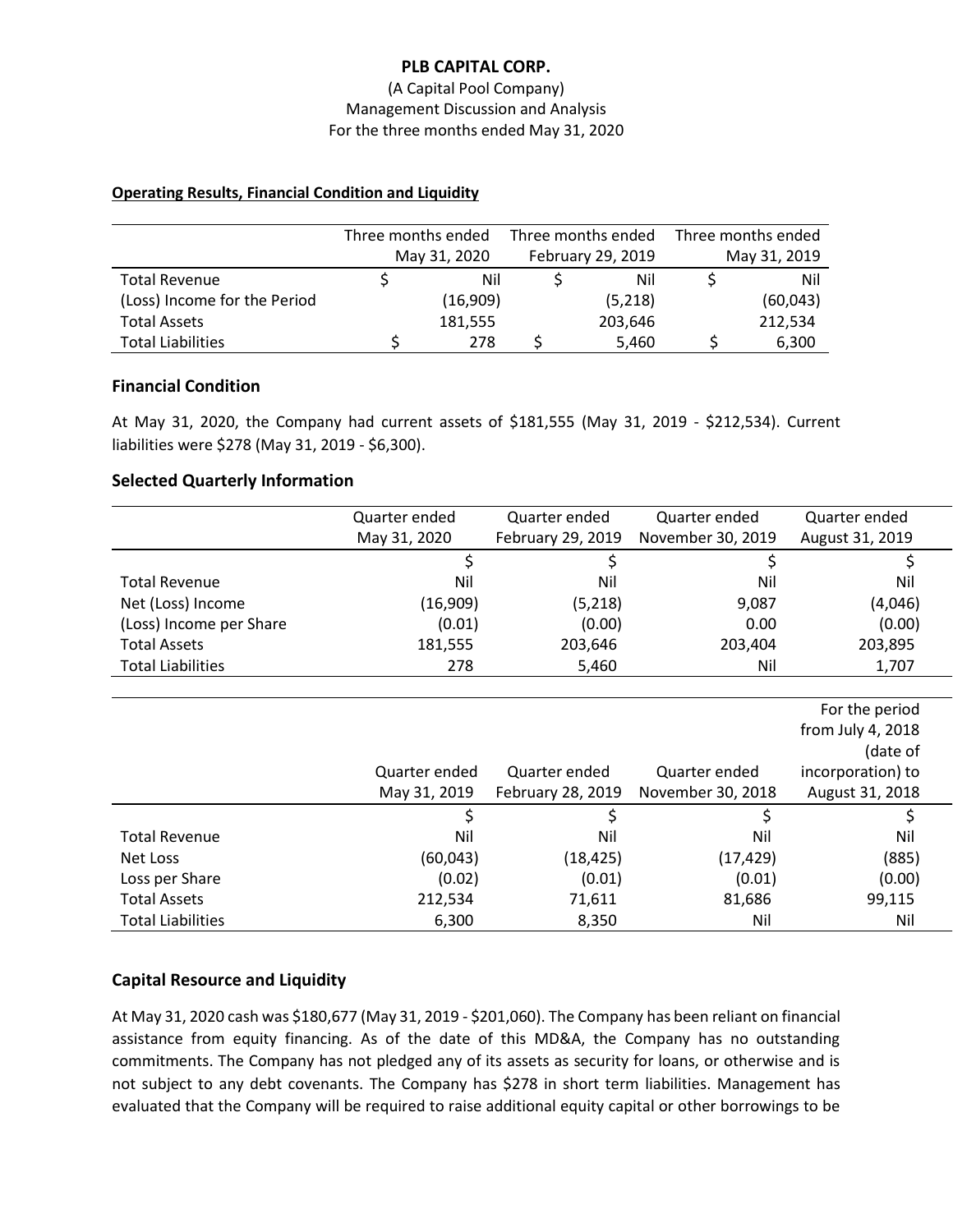### (A Capital Pool Company) Management Discussion and Analysis For the three months ended May 31, 2020

able to pay its liabilities and finance operating costs. The ability to raise sufficient funding cannot be determined at this time, which creates a material uncertainty that casts doubt about the Company's ability to continue as a going concern.

# **Outstanding Share Data**

As at May 31, 2020 and at the MD&A date, 4,000,000 common shares were issued and outstanding, and 400,000 stock options and 100,000 warrants were outstanding.

### **Related Party Transactions**

During the three month period ended May 31, 2020 there were no additional related party transactions. During year ended November 30, 2019, the related party transactions amounted to \$29,800.

|                          | Six month period   |                          | For the year ended |        |  |
|--------------------------|--------------------|--------------------------|--------------------|--------|--|
|                          | ended May 31, 2020 |                          | November 30, 2019  |        |  |
| Share-based compensation |                    | $\overline{\phantom{0}}$ |                    | 29,800 |  |

## **Off-Balance Sheet Arrangements**

The Company has no off-balance sheet arrangements.

## **Critical Accounting Policies and Estimates**

The preparation of the Company's unaudited condensed interim financial statements in conformity with IFRS requires management to make judgments, estimates and assumptions that affect the reported amounts of assets, liabilities and contingent liabilities at the date of the financial statements and reported amounts of expenses during the reporting period. Note 2 to the financial statements discusses these critical accounting policies.

Estimates and assumptions are continuously evaluated and are based on management's experience and other factors, including expectations of future events that are believed to be reasonable under the circumstances. However, actual outcomes can differ from these estimates.

### **Financial Instruments**

### *Financial assets*

Financial assets are classified into one of the following categories based on the purpose for which the asset was acquired. All transactions related to financial instruments are recorded on a trade date basis. The Company's accounting policy for each category is as follows:

### *Fair value through profit or loss ("FVTPL")*

Financial assets are classified as FVTPL when the financial asset is held-for-trading or is designated as FVTPL. A financial asset is classified as FVTPL when it has been acquired principally for the purpose of selling in the near future, it is a part of an identified portfolio of financial instruments that the Company manages and has an actual pattern of short-term profit taking or if it is a derivative that is not designated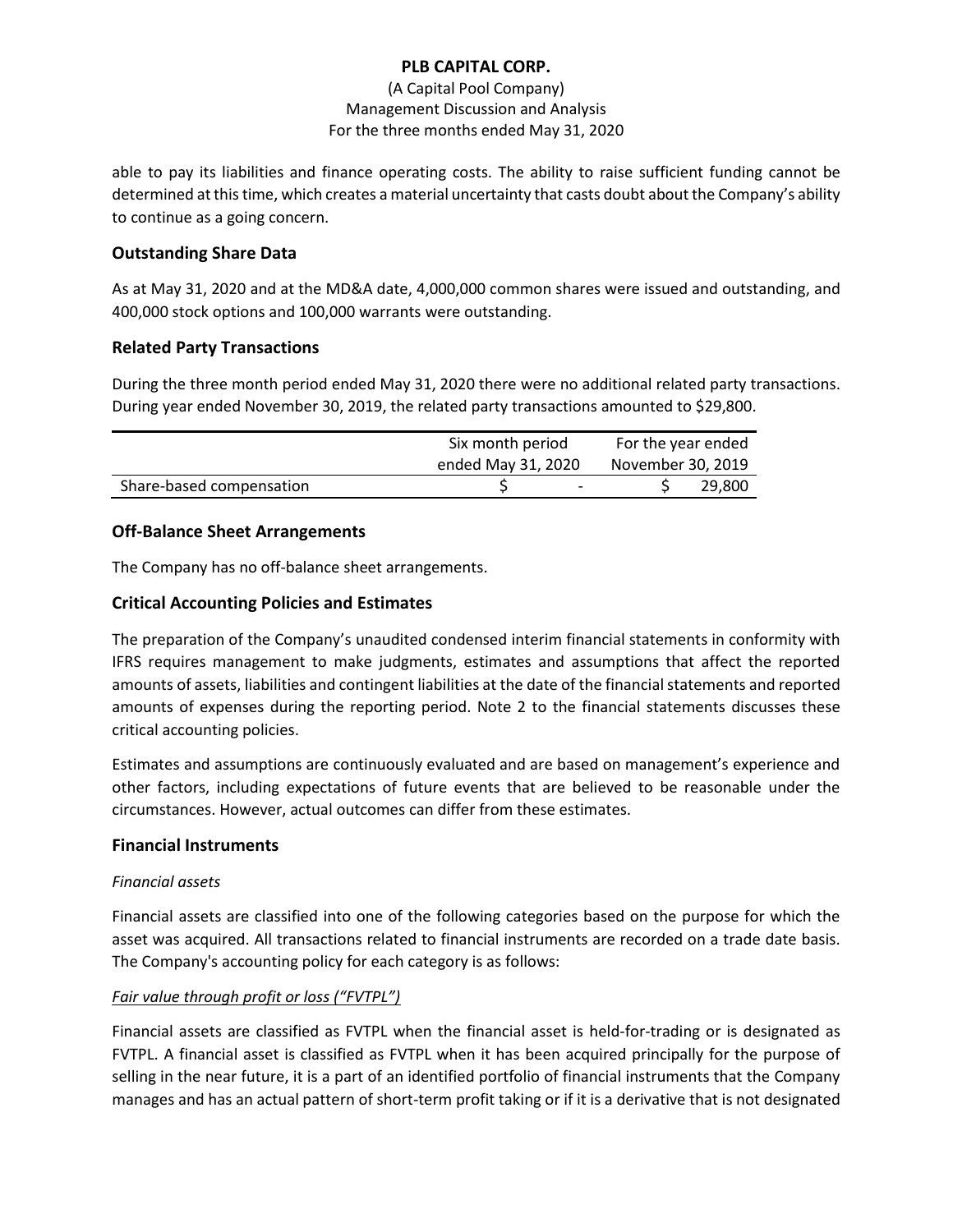#### (A Capital Pool Company) Management Discussion and Analysis For the three months ended May 31, 2020

and effective as a hedging instrument. Upon initial recognition, attributable transaction costs are recognized in profit or loss when incurred. Financial instruments at FVTPL are measured at fair value, and changes therein are recognized in profit or loss.

#### *Loans and receivables*

These assets are non-derivative financial assets resulting from the delivery of cash or other assets by a lender to a borrower in return for a promise to repay on a specified date or dates, or on demand. They are initially recognized at fair value less transaction costs that are directly attributable to their acquisition or issue and subsequently carried at amortized cost, using the effective interest rate method, less any impairment losses. Amortized cost is calculated taking into account any discount or premium on acquisition and includes fees that are an integral part of the effective interest rate and transaction costs. Gains and losses are recognized in profit or loss when the loans and receivables are derecognized or impaired, as well as through the amortization process. The Company has no assets included in this category.

#### *Available-for-sale*

Non-derivative financial assets that do not meet the definition of loans and receivables are classified as available-for-sale and comprise principally the Company's strategic investments in entities not qualifying as subsidiaries or associates. Available-for-sale investments are carried at fair value with changes in fair value recognized in other comprehensive loss/income. Where there is a significant or prolonged decline in the fair value of an available-for-sale financial asset (which constitutes objective evidence of impairment), the full amount of the impairment, including any amount previously recognized in other comprehensive loss/income, is recognized in profit or loss. If there is no quoted market price in an active market and fair value cannot be readily determined, available-for-sale investments are carried at cost.

On sale or impairment, the cumulative amount recognized in other comprehensive loss/income is reclassified from accumulated other comprehensive loss/income to profit or loss. The Company has no assets included in this category.

#### *Held-to-maturity*

Non-derivative financial assets with fixed or determinable payments and fixed maturities that the Company has the positive intention and ability to hold to maturity are classified as held-to-maturity. Financial assets classified as held-to-maturity are measured at amortized cost using the effective interest method.

At each reporting date the Company assesses whether there is any objective evidence that a financial asset or a group of financial assets is impaired. A financial asset or group of financial assets is deemed to be impaired if, and only if, there is objective evidence of impairment as a result of one or more events that has occurred after the initial recognition of the asset and that event has an impact on the estimated future cash flows of the financial asset or the group of financial assets. The Company has no assets included in this category.